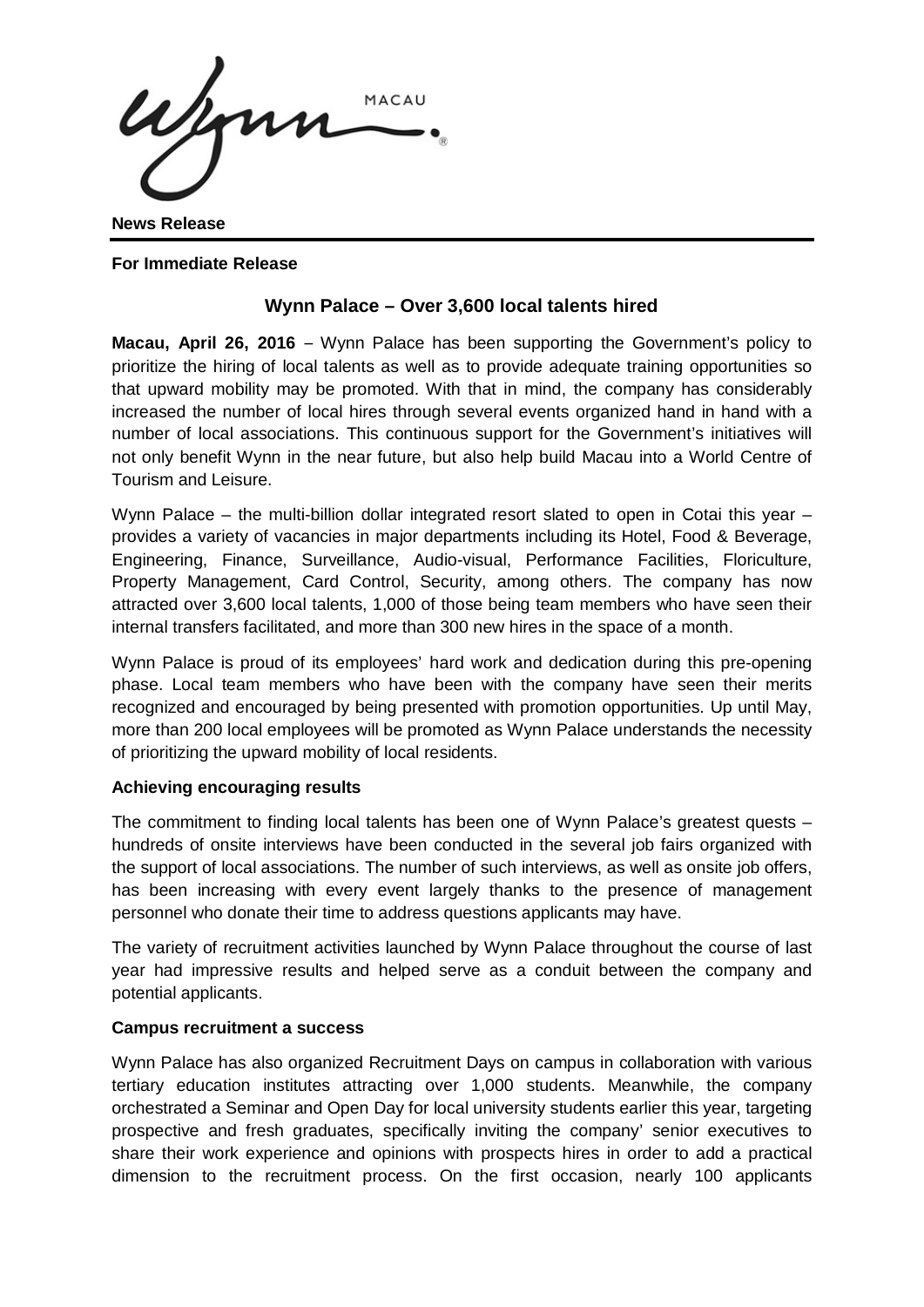ujonn MACAU

participated in interviews, with 47 meeting our assessment criteria and were respectively recruited by our Administration, Food & Beverage, and Hotel departments.

Wynn Palace is consistently raising the bar on its recruitment efforts for local talents, and the number of local hires will continue to grow well after the property opens its doors in 2016.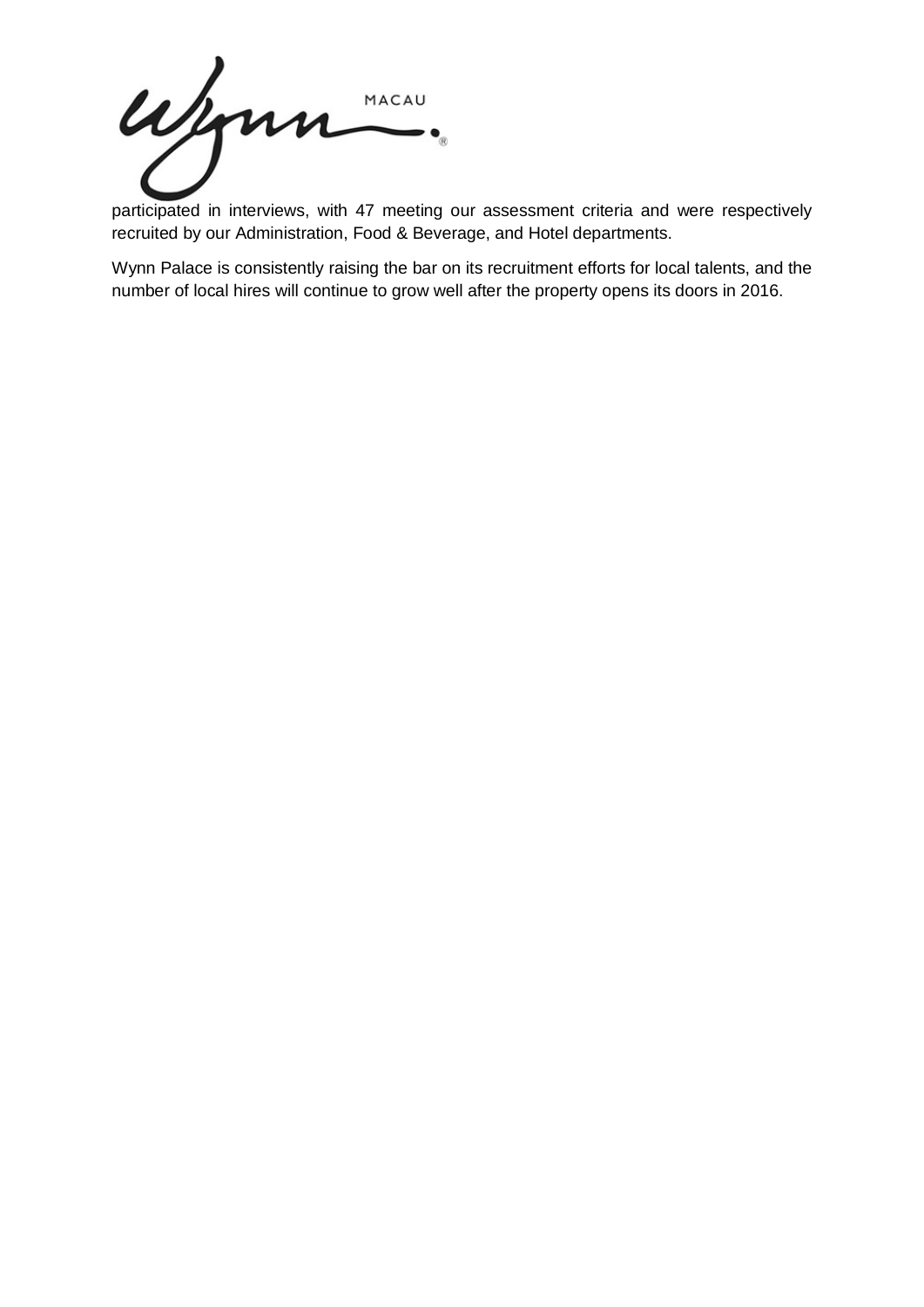Wym MACAU

**Photo captions:**



"Wynn Careers Recruitment Center" allows each applicant a personal experience



Wynn Palace has been organizing a number of recruitment activities with impressive results